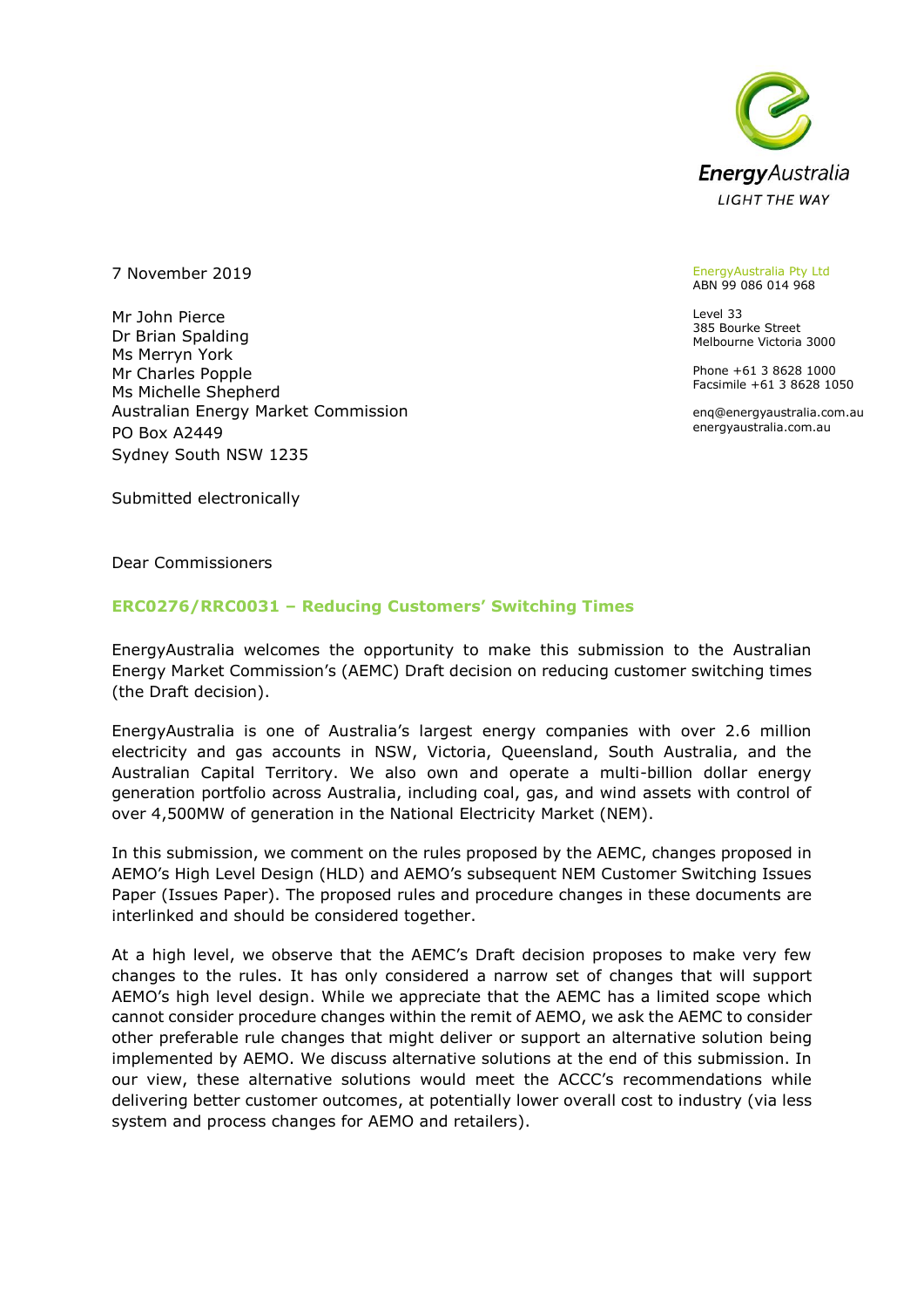Our concerns relate to the use of estimated reads for customer transfers, and notification to metering coordinators after the customer transfer. These concerns are discussed in turn below, followed by an outline of alternative solutions.

## **1. Use of estimated reads for customer transfers**

In the Draft decision, the AEMC elected to not make changes to the rules related to meter read types and use of metering data for final bills. Final bills support customer transfers.

The AEMC noted that the existing rules allow for Meter Data Provider (MDP) generated estimated reads (MDP estimated reads) and customer self reads, to be used for final bills. Accordingly, the AEMC therefore did not propose any rule changes about the use of these reads to enable AEMO's HLD. Consistent with the HLD, AEMO's Issues paper also contemplates the use of MDP estimated reads for final bills.

We consider it a shortcoming that the AEMC did not assess the adequacy of MDP estimated reads for the purposes of customer transfers. MDP estimated reads are an inaccurate meter read option. Energy retailers and ombudsman schemes<sup>1</sup> widely agree that any use of MDP estimations in customer's billing – either for regular or final bills – is a major driver of customer dissatisfaction and complaints, leading to bill shock when there is a true up of the customer's account with an actual read.

Further, while we welcome and fully agree with the AEMC's decision to not change the undercharging and overcharging provisions in the National Energy Retail Rules as suggested in AEMO's high level design, in reality retailers may choose to not recover from customers undercharged amounts that are small amounts (even where permitted under the National Energy Retail Rules). This is because recovery of these small amounts could result in poor customer experience or increased complaints. If there were an increase in final bills widely based on MDP estimated reads, retailers would either wear the costs of small amounts or may indirectly pass through these costs to their general customer base. This is another reason to not broadly adopt MDP estimated reads for final bills.

Despite the concerns with MDP estimated reads, we recognise that they might be the only suitable option in some circumstances i.e. where there is no meter access, the meter is damaged/faulty. Therefore, to minimise poor customer experience, we consider that MDP estimated reads should only be considered after all other meter read types have been attempted and are unsuccessful. This is discussed more under Alternative solutions below.

# **2. Notification to Metering Coordinators after transfer**

The AEMC proposes to remove clause 7.8.9(e)(1). The removal of this clause will facilitate a change by AEMO to amend all customer switching change requests so that they only facilitate a change of retailer (and not other metering roles). As a result, metering coordinators (MC) will not be nominated or notified upfront. Instead, this will occur after the customer transfer and so MCs will not be able to object to a nomination until after the

-

<sup>1</sup> [https://www.aemc.gov.au/sites/default/files/2019-08/Rule%20Change%20SubmissionRRC0031%20-](https://www.aemc.gov.au/sites/default/files/2019-08/Rule%20Change%20SubmissionRRC0031%20-%20Energy%20%26%20Water%20Ombudsman%20NSW%20-%2020190801.PDF)

[<sup>%20</sup>Energy%20%26%20Water%20Ombudsman%20NSW%20-%2020190801.PDF,](https://www.aemc.gov.au/sites/default/files/2019-08/Rule%20Change%20SubmissionRRC0031%20-%20Energy%20%26%20Water%20Ombudsman%20NSW%20-%2020190801.PDF) pages 3 and 4.

[https://www.aemc.gov.au/sites/default/files/2019-08/Rule%20Change%20SubmissionRRC0031%20-%20EWOSA%20-](https://www.aemc.gov.au/sites/default/files/2019-08/Rule%20Change%20SubmissionRRC0031%20-%20EWOSA%20-%2020190724.PDF) [%2020190724.PDF,](https://www.aemc.gov.au/sites/default/files/2019-08/Rule%20Change%20SubmissionRRC0031%20-%20EWOSA%20-%2020190724.PDF) page 2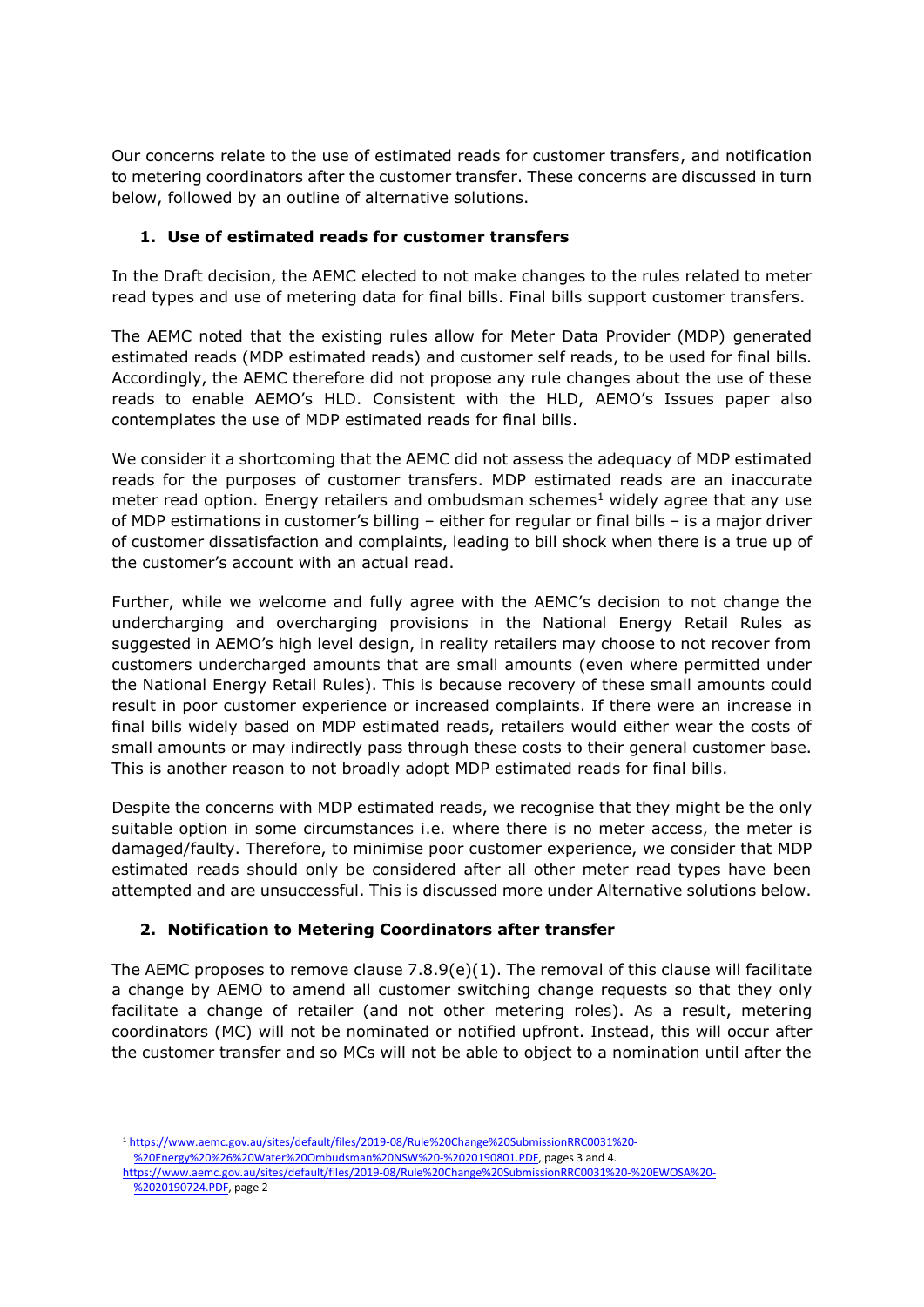transfer. This would result in a two step process, where the MC must object after the transfer.

In its Issues paper, AEMO noted there "may reasonably be circumstances in which an MC does not wish to be nominated as MC at a connection point and should be able to object to a proposed appointment". This could be where the MC does not have a contract with the retailer. AEMO then also notes that very few (less than 0.1%) change requests propose to change the MC upfront. We note that this low number may reflect the fact that Power of Choice has only been in place since December 2017 and the upfront use of the meter coordinator notification may be expected to increase over time. Further, the relevant statistic to inform this issue is how many of those transactions are objected to.

### **3. Alternative solutions**

We outline alternative solutions that will address the ACCC's Recommendations 8 and 9 from the Retail Electricity Pricing Inquiry (REPI) Final Report below (regarding reducing save activity and reducing customer transfer time).

### **(i) Using NSRD for prospective retailer role changes**

We welcome the proposal in AEMO's Issues paper that considers retaining the Next Scheduled Read Date (NSRD) for retrospective retailer role changes within the last 15 business days. We agree that this will effectively allow in-situ customers to access the benefits of using a recently obtained actual reading to facilitate switching retailers. We will further consider the appropriateness of the 15 business day period in our submission to AEMO.

As per our previous submissions, EnergyAustralia's own data does not support that customers' transfers are unreasonably delayed by the extended periods suggested by the AEMC and AEMO. We can provide this data to the AEMC and AEMO confidentially upon request. This is likely to be the case for other retailers, particularly where those retailers are using special reads for final bill/transfers.

However, if we were to accept that customer delays is a broader, systemic concern, we consider that the NSRD should be used for prospective transfers where the NSRD is up to 12 business days following the change request for change of retailers. The 12 business day period will reflect the 10 business day cooling off period and the ideal transfer time of 2 business days. But equally, up to 15 business days (to align with retrospective transfers) would deliver similar customer benefits in transferring on an actual read and in a relatively short time period compared to three months (as cited by AEMO). This will also avoid the potential cost and customer confusion caused by potentially receiving two bills at the same time from the losing and prospective retailer.

# **(ii) MDP estimated reads used as last resort**

As above, we believe poor customer experience will result from final bills based on MDP estimated reads. This should drive a preference in the AEMC rules and/or AEMO procedures for actual meter readings being used for final bills to support a customer transfer. As described in (i), actual reads could take the form of either a retrospective transfer using a NSRD or a prospective transfer using a future NSRD, or a special read for transfers outside